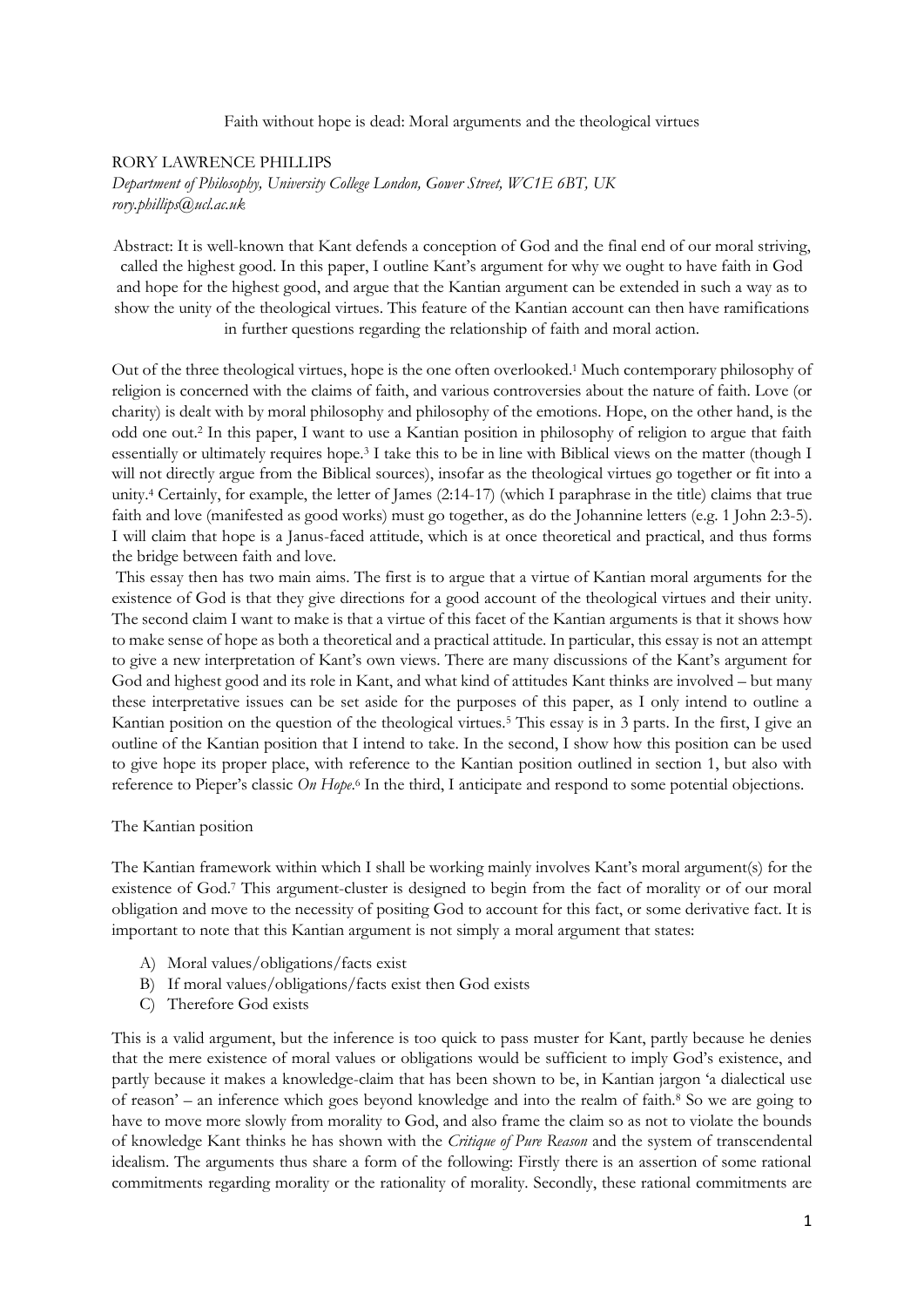seen to involve or entail some further commitment. This further commitment is however, problematic in some way (which will become clear when I outline the specific argument), and then God is the necessary solution, insofar as God is found to make rationally consistent the demands or commitments we antecedently have. I note here that it is a virtue of these arguments that they show that the relationship of God and morality is a more complicated one than the simple argument above suggests.<sup>9</sup>

## Kant's 2nd Critique argument

The argument is designed to show that, in order to consistently affirm our moral obligation, we must postulate the existence of God, as well as the actuality of immortality, though it is just the existence of God I focus on for now. In any case, the arguments would be essentially the same, substituting "God" for "immortality" throughout. The only difference would be in the role the postulates would play in explaining why we need to postulate them. The argument's first premise is going to be that moral obligations or moral facts<sup>10</sup> exist. This Kant thinks he has already shown. Briefly, his thought on this (as of 1788 and the 2nd *Critique*) is that we are confronted with what he calls the Fact of Reason (1996a, 5:30). This fact is the individual's consciousness of his own moral ability, especially in the guise of something like ought-impliescan. Kant's example is of a person who, when told that he needs to bear false witness against a neighbour or suffer death, knows that he could certainly refuse and face death with the knowledge that he did his duty. So, Kant concludes, we intuitively feel the binding power of morality, and then infer that possess at least the freedom required for this binding power to be actual. This is then developed until we reach the postulates.

 The postulates section spells out what Kant thinks about the ultimate goal of morality. Kant of course thinks that particular actions ought to be performed or refrained from on the basis of their maxims – the subjective principle of action - , or the inherent worth of the actions themselves (for example whether they use rational agency as a mere means). But Kant also sees that we might reasonably enquire about the moral project as such, even once we agree that moral actions are to be done for their own sake. This question of the moral project is what guides Kant to think of the highest good.<sup>11</sup> The highest good is the perfect unity of both happiness and morality, and for Kant is spelled out with the idea that one's happiness is proportioned to one's virtue. <sup>12</sup> It is our highest rational end combined with our highest natural end. There is, naturally, some disagreement in Kant scholarship about how to interpret the highest good, but I will leave this aside for now, as we can just take a rough conception for the purposes of this paper.

 One further point needs to be discussed. This is the famous 'primacy of practical reason'. It plays a role in motivating these arguments. Kant argues that if practical reason has 'of itself original a priori principles with which certain theoretical positions are inseparably connected' then we might well conclude in favour of practical reason. (1996a, 5:120) So, given that morality, and the fact of reason – the sheer confrontation between myself and the knowledge of my own obligation – shows that reason is 'of itself…practical' then we are entitled to conclude that practical reason has a certain primacy, that is, that practical reason can legitimately extend us to believing things that no theoretical reasoning could show to be legitimate. The caveat is of course that this is only allowed in cases where theoretical and practical reason have the same object (such as in the case of God) and where the union of these two faculties of reason (which are in the end 'one and the same reason' (*ibid*, 5:121)) is not contingent 'but based a priori on reason itself and therefore *necessary*' (*ibid* 5:121). In other words, we can only invoke practical reason and its primacy over theoretical reason once we are entitled to conclude that the object for which we are invoking this primacy is not a contingent or a discretionary one, but one necessary to the rationality of a universal moral project. This then entitles Kant to move on to thinking about the postulates of God and immortality as demanded by rational consistency in the moral project.<sup>13</sup>

 The highest good, then, is an end of our rational activity of the moral project. But, Kant reasons, in trying to bring about this highest good, as we are by engaging in the moral project, we are caught in a bind. It appears that we are trying to bring something about that we know that we have no ability to do so. So either we give up morality (which we cannot, because the Fact of Reason impresses itself upon us), or we accept that there exists a being which could in some way bring about the highest good. Of course, such a being would be God (*ibid* 5:125). So, Kant concludes, we are rationally committed to faith in God, by virtue of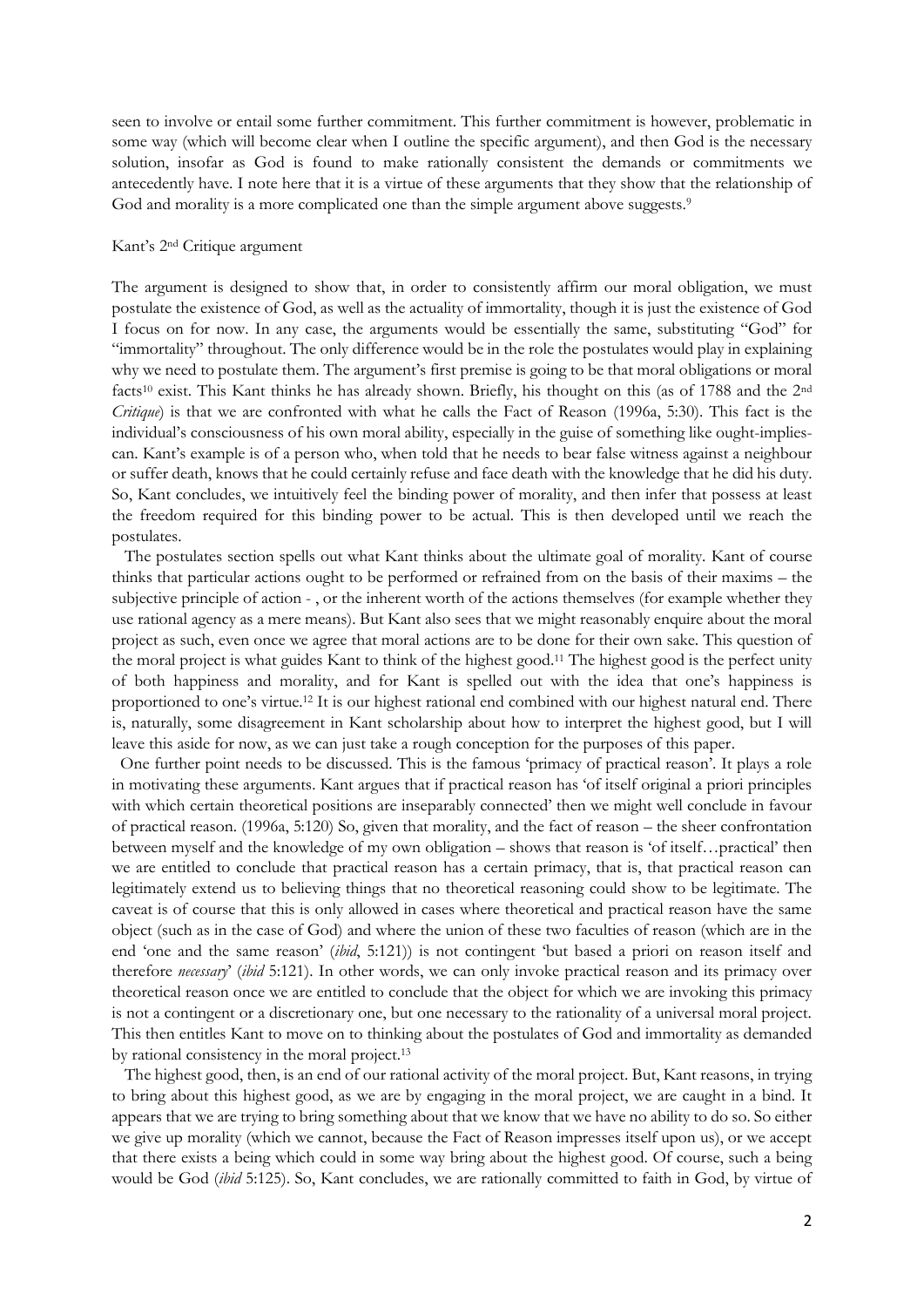the demands of practical reason, even if, as he also thinks, we have no ground on merely theoretical reason to judge one way or the other on the question of the existence of God. A similar argument is given for immortality, but I shall not go into that here. We can summarise the argument slightly more formally as follows:

- A) We are rationally committed to morality
- B) Morality, or the Moral Project, aims at a certain state of the world, called the Highest Good, in which virtue and happiness are proportioned to one another, or there is a maximal amount of goodness and a maximal amount of happiness
- C) So in order to accept morality with its commitments (which we are rationally committed to), we must accept that we should aim at the Highest Good.<sup>14</sup>
- D) But the Highest Good is out of our reach, so there is a rational tension here.
- E) The rational tension can only be solved by jettisoning Morality, or by invoking some further being who can bring the Highest Good about
- F) We cannot jettison morality, so we must be rationally committed to believing in a being who can bring the Highest Good about
- G) This being is God

It is important to note that this argument, being centred around rational commitment, is not directed at proving that God exists. That would be too much. If sound, it shows instead that we are committed to God's existence, given the prior commitments we have to morality and what morality entails. We therefore have to believe in God's existence, as it is the only way to reconcile our rational commitments to one another. This is why I use the phraseology of 'rational tension' – our commitments pull in different directions, unless we accept the conclusion that we are committed to having faith in God.<sup>15</sup> This is the result partly of Kant's strictures concerning knowledge of transcendent things – Kant just cannot have it that theoretical reason alone can show the existence of a being transcendent and non-empirical.

#### Summary so far

In the remainder of this essay, I will outline the special role that hope plays in Kant's argument. I will argue that it is a virtue of this style of arguing that it shows how the theological virtues are in a unity, or at least these arguments lay the groundwork for a unified theory of the theological virtues. I will not directly argue that the theological virtues imply one another, so that to have any of them one must possess all of them, but my conclusion is more modest – that the Kantian style of arguing can be developed to give an account of the theological virtues and their unity, from the perspective of the agent, and I will outline how this can be so on this view. We should note however that the arguments always leave it open that from purely theoretical reason, one seems entitled to reject morality along with the postulates. This is a possible way to answer the arguments, but ultimately I shall not discuss it, as it is a radical solution that involves jettisoning a great deal.

#### The role of hope

Now we have an outline of the position, we can see how hope is involved. I shall give a brief outline of the main features of hope as an attitude, before turning to hope and the Kantian argument. We do well, however, to distinguish here between mundane or worldly hopes and fundamental hope. I am concerned primarily with the latter, which shares some features with the former, but is somewhat different in scope (this distinction is clearly outlined by Pieper (1969, 21ff).

 Hope is distinct from mere wanting or wishing. We can wish for things we know to be incredibly unlikely, such as winning the lottery. Similarly, we can want to win the lottery. But hoping to win the lottery, absent any particular evidence which makes one more than usually confident, seems like too strong an attitude to take. In other words, hoping seems to involve something like a reasonable belief that the event or state hoped-for will come about, or there should at least be some evidence that such a state or event will come about.<sup>16</sup> Hoping, unlike wishing, entails belief in possibility. One may wish for things that are possible, but one could also wish for something impossible, it seems. One might wish that things on a recent date had gone differently, or that one had got the job, or even that one had never been born. These wishes, being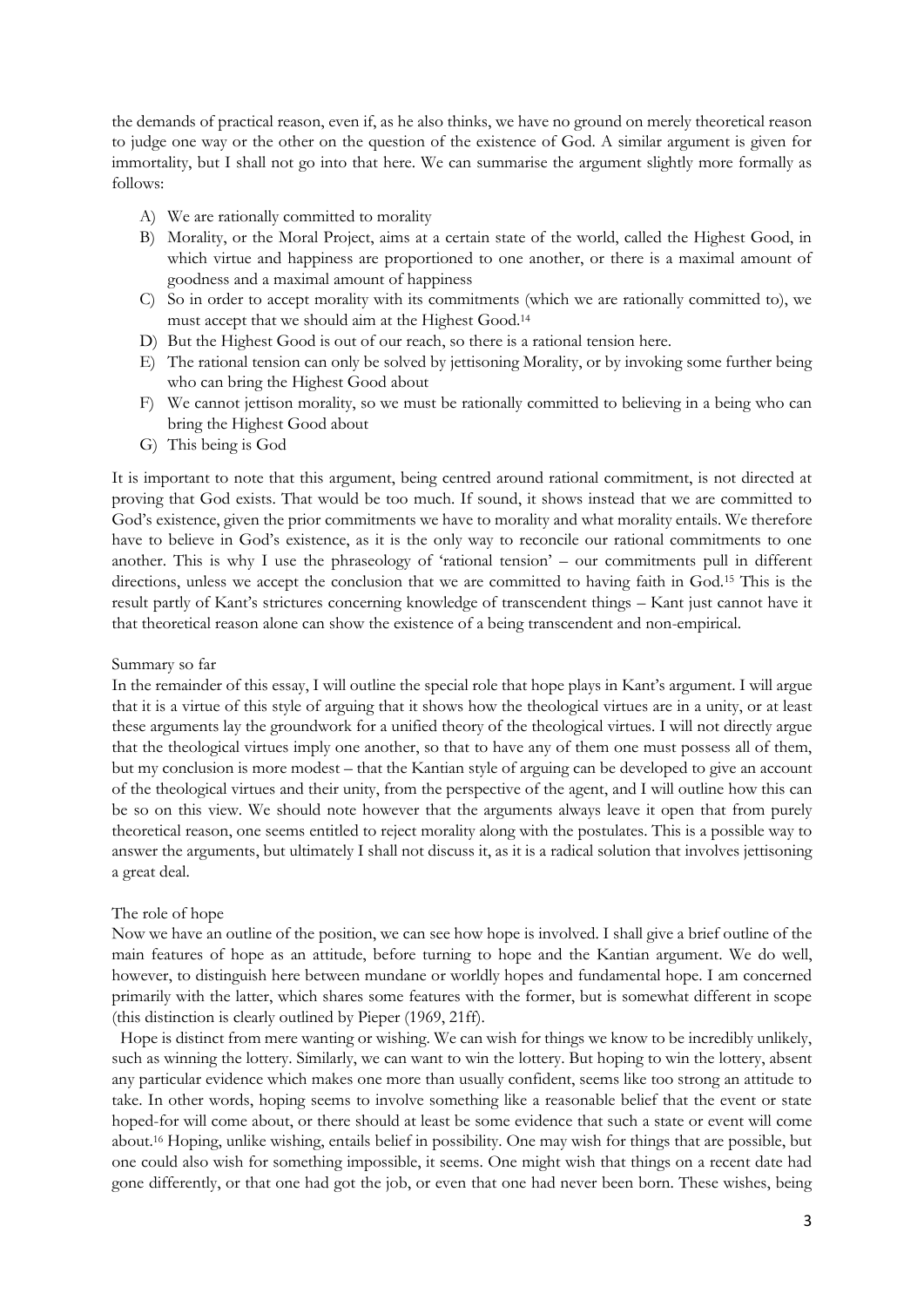about the past, seem impossible (as long as we grant that changing the past is impossible). However, it seems fishy to say 'I hope that I had never been born'. The only sense one can make of this is as a claim about the future – that one hopes that, for example, it will turn out that one's entire life had been some kind of radical illusion. But even in this remote possibility, it would not be expressed as 'I hope that I had never been born', but rather 'I hope that it will turn out that I had never been born'. So hopes have a number of features. One feature is that they require some belief in the logical possibility of the hoped-for. A second, which builds on the first, is that the agent must have a rational belief in the real possibility of the hoped-for. This is in line with recent interpretations of Kant here such as Chignell (2013b).<sup>17</sup>

 Many, but not all, hopes are more specifically characterised by a rational belief that this possibility may be realised *by one's own action or effort*. This does not have to characterise hope, because we can, for example, hope that our friend wins the race.<sup>18</sup> An important additional feature is that hope may license certain behaviour that might be irrational without this hope.<sup>19</sup> It is this feature that I want to focus on in connection with the Kantian arguments.

We have seen that one way of viewing Kant's argument is that we are rationally committed to certain other projects, including the bringing about of the highest good, by virtue of our commitment to morality. But morality itself does not give us the means by which to bring the highest good about. It is in a sense powerless to produce that. The highest good requires that God will produce a state of virtue and happiness. But to believe in God and God's ability here requires some kind of faith. Once we have that kind of faith, our rational commitments begin to be unified again. On the one hand, we have a rational commitment to morality, and all that it entails, including the highest good. On the other, we are committed (partly by morality itself) to an honest evaluation of ourselves and our place in the world. These two together result in the inescapable conclusion that we are rationally committed to bringing about a state of affairs that is really impossible for us to bring about.

 Now this tension is resolved by God. Again, it is crucial to remember that for Kant, purely theoretical reason alone could not tell us that we should postulate God in this sense, because purely theoretical reason can maintain that we could just give up our moral conception of ourselves. But given that practical reason is unable to abide by that, we are driven to the God-option.<sup>20</sup> Now we have faith, we can see where hope comes in. We have a belief both that the object of hope (which will be the highest good) is possible, and a belief that it will actually come about. But this belief is uncertain. There is some connection between the highest good and our moral actions, which remain under our control. What I want to suggest here is that moral action in a broad sense is licensed by hope. That is to say that, for any individual moral action, there are reasons which we can give for and against such an action being carried out. If we are Kantians, then we will regard a moral duty as being overriding, and so it remains true that, for example *I just ought to return the book*. These individual moral actions do not require hope as a theological virtue. But when we sit back and reflect on the question of why we might perform any moral actions whatsoever, here is where hope is important. Because the whole edifice of morality is bound up with the highest good (as a consequence) and the highest good requires God, we require there to be some rational license, as it were, for actions. This rational license is given by the justified hope in God's bringing about the highest good.

 I am not claiming that hope is a motive, or motivating reason (though it may be). It is not that I think that actions have to be done with hope or motivated by hope. Instead, hope gives us a kind of internal warrant to perform actions we would not otherwise be rationally entitled to perform. This is because hope removes a kind of internal conflict of reason, similar to the way faith in God removed the internal conflict of our rational commitments.

 We are indeed committed to morality. But when it comes to the highest good, we are confronted with a problem. The question that gives rise to the problem is whether we have faith in the highest good. Now this question might seem to have an obvious answer – yes – but things are not so simple. This is the problem. If we claim to have faith in the same way as we do have faith in the existence of God, this has two unfortunate consequences. The first consequence is that we are overly dogmatic – that is, we make claims to the existence of something which is not-yet, something we wholly lack access to, something beyond us in time.<sup>21</sup>

 This would be an overly dogmatic attitude to take to it, because it is not just a 'taking-to-be-true attitude regarding something for which there cannot be empirical evidence (or for which empirical evidence is silent)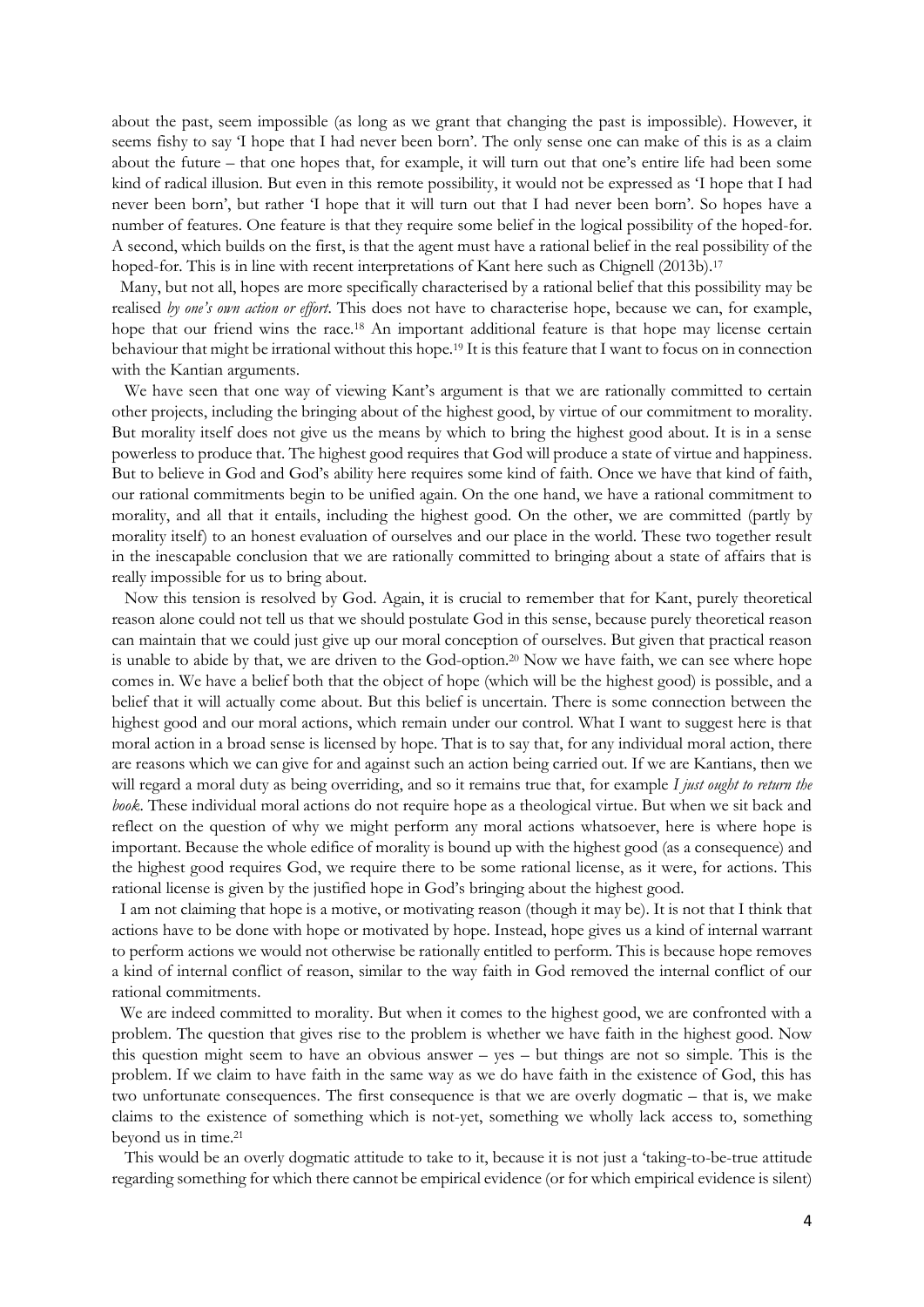claim, as faith in God is.<sup>22</sup> With the highest good, or other such objects, it would be a taking-to-be-true regarding something which has no existence yet. But it is not the transcendent nature of the claim – that these things are beyond us – which is necessarily problematic. It is the combination of the transcendence element of the claim and the inherent future-directedness of the attitude toward the highest good that generates the worry over dogmatism. The second undesirable consequence is related. This is that in claiming such faith for the highest good, we would be claiming something like an inevitability for the highest good. This naturally raises all sorts of worries about free will and determinism, which could be avoided with thinking of the highest good and the attitude we should take to it in a different way.<sup>23</sup>

 Similarly to my worry here, Pieper raises the twin dangers, as he sees it, either side of hope. On the one hand, we might fall into despair. On the other hand, we might become presumptive (2012, 113). Presumption, which is the kind of attitude I would designate by a kind of misplaced faith, is a 'perverse anticipation of the fulfilment of hope' (*ibid*, 113). In other words, this attitude rejects the arduous character of the hoped-for object, by either claiming that a) it is already present or b) that its coming-about is certain.<sup>24</sup> Presumption then actually destroys hope, because it turns it into certainty (either of the present or the future), and this certainty has consequences for moral thought and action. If we are presumptive, we engage in either what Hare calls "puffing up" the human capacity to do good, or reducing the moral demand.<sup>25</sup> That is, either we take the route of saying that we actually have a much greater ability to fill the 'moral gap' between our action and our duty, or we claim that the moral demands are not actually all that demanding. Neither of these options are acceptable on the Kantian model.

 Despair is the condition of taking the current state of the world as bad (because of moral evil, say) and then assuming that nothing could ever change, that attempts at individual or collective moral renewal are 'vanity, vanity, all is vanity'. Pieper tells us that despair is 'self-contradictory, self-divisive. In despair man actually denies his own desire, which is as indestructible as himself' (*ibid*, 116). In other words, the hope in the final achievement of the good is so inextricably linked to the moral nature of humanity that taking away the hope through despair ends up denying the moral nature – but then we are irrevocably split. Hope is therefore akin to a necessary condition on our selfhood remaining intact. We have therefore seen that conceiving of the highest good as an object of faith (in a narrow sense) is not the right attitude to take, and that we should instead take the attitude of hope, in order to avoid presumption or despair.

So we should reject that kind of thinking in terms of faith in the highest good, and take a different path. Hope fills the role, because it does not require us to be overly dogmatic, nor does it involve thinking of the hoped-for object as inevitable (indeed, one might think that hoping for something which is an inevitability is evidence of confusion).<sup>26</sup>

 So hope is the right attitude to take toward the highest good. This is because of its peculiar Janus-faced character.<sup>27</sup> Hope is in some sense similar to faith, insofar as it relies on a belief in the real possibility of the hoped-for object. But it is also in some sense similar to charity or love, insofar as it is an attitude concerned with the practical aspects of living, namely, that it can play a role in a system of commitments which licenses moral behaviour. Hope is at once a theoretical and a practical attitude, which bridges the gap between faith and love. Another way of putting this same point is to say that hope has a cognitive element – belief in some present possibility – but also a conative element – turning towards the future. This account can thus incorporate Chignell's (2013a, 205) point that hope is clearly weaker than and different from belief but has been often used to interpret talk of "faith" in religious circles. This is because faith and hope form a unity (along with love) such that it is artificial to separate them out.<sup>28</sup>

 I will now discuss how my Kantian account can show that hope forms a bridge between faith and love, and why this is a virtue of my account. Without this bridge, we are left in a puzzle of how to move from faith to love. That is, we can raise the following question: How does faith generate good works? I will argue that the Kantian arguments supply one good account of this generation, which also shows the unity of the theological virtues.<sup>29</sup>

 The bridge of hope is shown by the arguments because from the perspective of the agent, we can see that the concern for morality hinges on it being a rational project. Because morality implies other commitments, we need to accept them, or reject morality, on pain of rational incoherence or disunity.<sup>30</sup> After the conclusion of the argument, the agent is in a position where they have accepted morality, and its extra commitments, and so is rationally coherent again. However, it is important to note that the acceptance of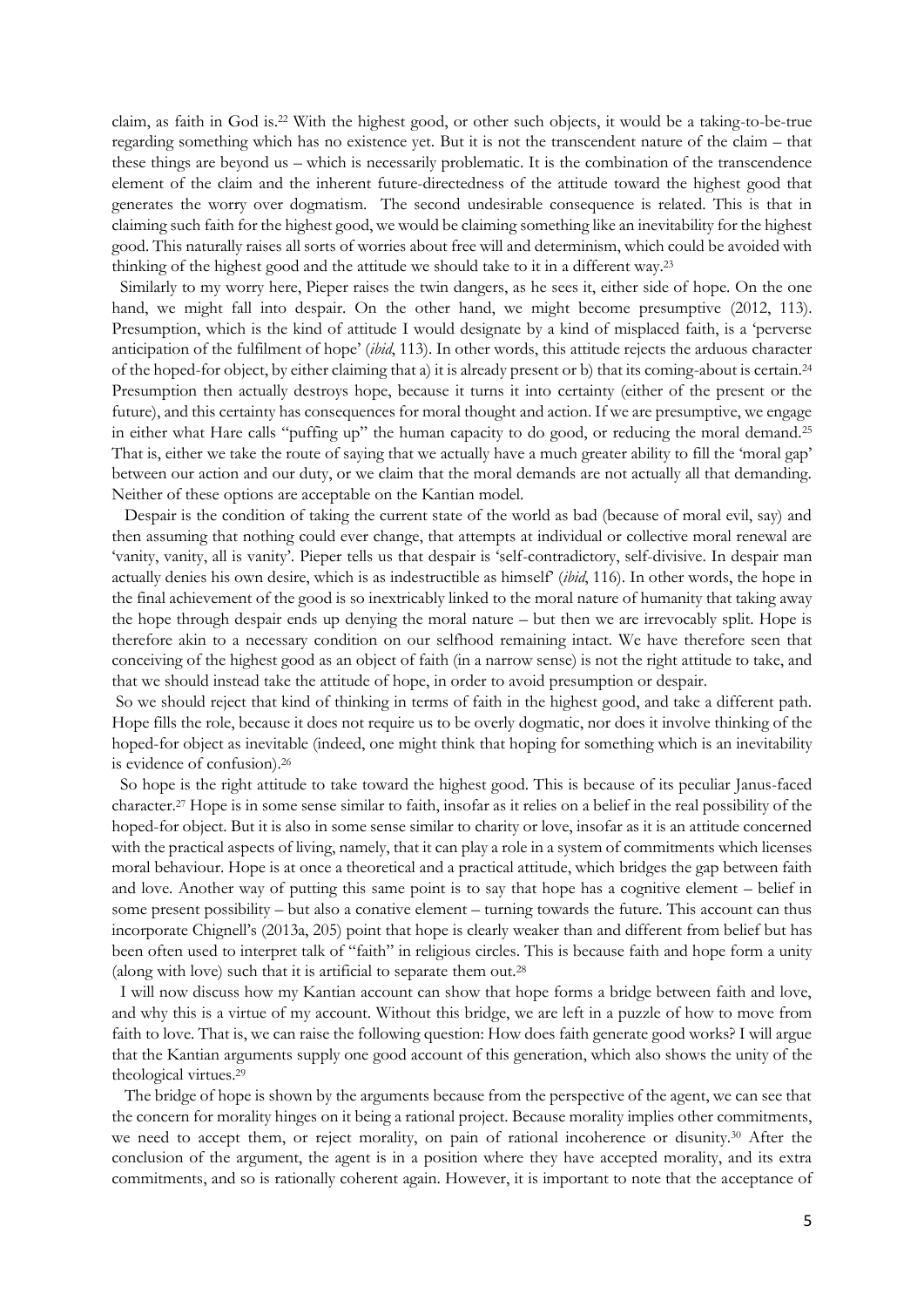God is logically posterior to the acceptance of the highest good as an end incumbent upon us (because the highest good requires God).

 In the order of discovery, for the agent, the theological virtues go from love (in its guise of morality), through hope (for the highest good), to faith (in God).<sup>31</sup> Because the highest good plays such a vital role in the arguments, for the agent, they are well-placed to see the connection between their faith in God, their hope, and their moral actions. It is not that individual moral actions are only licensed by hope, or by the rational structure of which hope is a part. It is that the project of morality itself is rationally licensed by this structure.<sup>32</sup>

 The question of how faith generates works, is then only raised if we have the simple argument in mind, or an overly simple view of the relationship between morality and God. This is because for someone who accepts the simple argument outlined in section 1 – that moral facts/values/properties exist and if they exist then God exists – there is a puzzle about how their faith does anything more. In principle the agent who accepts this argument at T1 could have performed all the moral actions they do at T2, at the preacceptance stage of T0. In other words, their faith adds nothing over and above adding to their stock of (putatively) true beliefs. For the Kantian agent, however, things are different. Their moral commitments are bound tightly together with their faith, but their faith by itself could not make any difference – the faith requires the hope in the fulfilment of the project of morality, and the faith and hope together enjoin the agent to perform acts of love, that is, moral actions, and might in the end provide rational support for doing those actions. 33

 So, an agent who has love and hope but no faith is disunified because they are willing to perform moral actions and have an idea of the purpose of the moral project, but are caught in the tension of having to believe that but also not believing that there is a being or agent that could bring about such a thing. They would then resolve this tension either by accepting faith, or by puffing up their own (and other humans') capacities or bargaining down what the moral law requires. The agent who has love and faith but no hope is willing to perform moral actions and believes that there is a being which could bring about a highest good, but lacks a unity insofar as they have no way of accounting for why their moral actions are important for the project of morality, in a broad sense. The agent who has faith and hope but no love believes that there is a being who can bring about a highest good, and hopes for the coming of this highest good, but fails to themselves contribute, and so fall into something similar to the presumptive attitude; for example, they might fatalistically think that because God is all-forgiving then it doesn't matter what they do, so love, or moral action, is pointless.<sup>34</sup>

 It is important that the hope is of a peculiar character. It cannot be that the agent has the hope that they shall bring about the highest good – as if a single agent within a single human lifetime could do so – but that their actions are in some way connected to the highest good. From Kant, we find a model of this. This model is that we seem to find the view that earthly actions count insofar as they form, at least partly, the metric by which our place in the highest good (as a maximally happy and maximally virtuous state) is determined.

 To see this, we can turn again to the Pieper, especially the discussion of despair. Despair is the negation of hope insofar as it considers the hoped-for impossible to achieve. In my view, this would mean that the despairer might still perform individual moral actions, and recognise moral authority, but when it comes to thinking about the project of morality as such, they would think that it is unachievable. This is a tension in reason, because the despairing agent is practically engaging in a project that they conceive to be unfulfillable.<sup>35</sup> This person has faith and love, but not hope. What is added by hope is a rational coherence in the attitudes of the agent. The agent who hopes is then led to conceive of morality as a fundamentally worthwhile project, despite any and all evidence to the contrary, e.g. no matter how much moral evil the world actually contains.

### Objections and Responses

I shall now frame and respond to some objections which one might have. One objection might be that hope involves optimism, which can be misleading, or unwarranted. This gets something right – hope and optimism are connected in some sense, as I shall outline – but the kind of optimism that is objectionable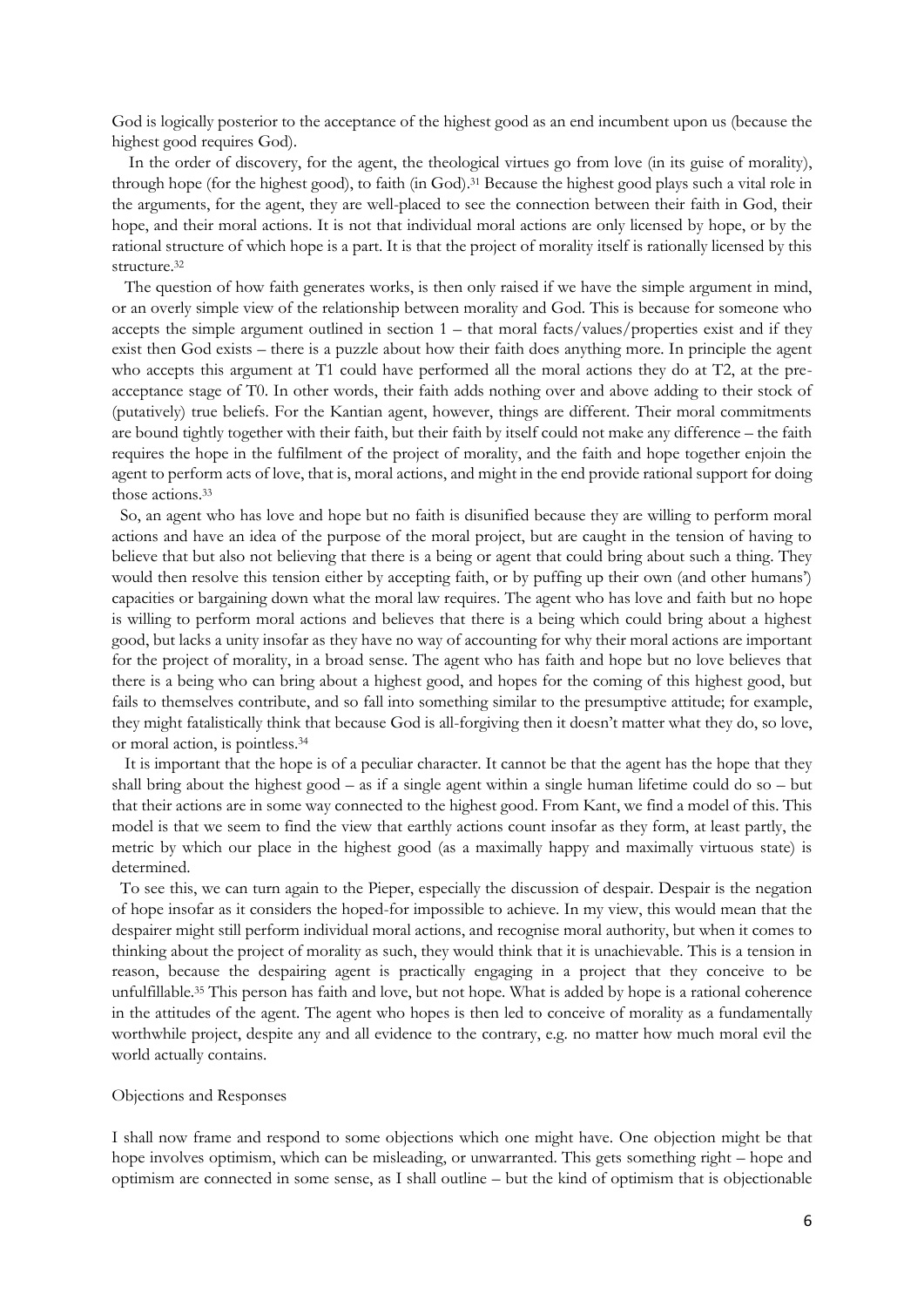here is not warranted by hope. In this section I will not be talking about optimism as a psychological condition or trait, as it has been discussed by some (such as Benatar 2006). I think it is clear that the kind of theological hope I have been talking about does not warrant what has become known in psychological and philosophical literature as 'Pollyannaism', that is, an unwarranted and basic attitude that things will just turn out well.<sup>36</sup> Another way of putting this is to say that optimism which would be unwarranted is when the assurance of the hoped-for is taken as bedrock, perhaps in something like the way I outlined above, when it is taken as an object of faith rather than hope.<sup>37</sup> That would be problematic, for the reasons I gave above. Another kind of optimism which is commonly thought to be problematic is the optimism inherent in Leibnizian theodicy. I shall not here be arguing against this theodicy. It seems to me that there are at least some construals of Leibniz according to which his views fall foul of the Kantian restrictions I want to put in place against faith in the not-yet. There could be other readings of Leibniz, however, which do not overstep this particular boundary. So if this objection presents a worry that my position either a) leads to Pollyannaism or b) licenses a kind of 'best of all possible' view, then that worry should be assuaged. My view only amounts to a 'best of all possible' insofar as the highest good is, by definition, the optimal arrangement of happiness and virtue. But there might be some other worry, according to which my view is troublesome because history shows us that moral progress is at best shaky, and there has been very little of it.<sup>38</sup> What about this worry?

The objector here rightly claims that hope and optimism are connected. The agent that hopes for the highest good or some analogue of it cannot help but also be an optimist, because things would get better if the hoped-for object were to become actual.<sup>39</sup> But the hopeful optimist is not, on my view, committed to thinking that the highest good can come about by their own action. Indeed, they are committed to explicitly recognising that it cannot. Thus the hopeful optimist, who also has faith and love, need not be in any way misled or naïve about the depth and reality of evil in both historical and contemporary societies - Hare, (2005, 214) and Palmquist (2009, 22) are particularly forceful here. They also, by refusing to infer from the extent of existing evil to pessimism, gird themselves against motivational problems. There is then no need to choose between being morally motivated and seeing the world aright.<sup>40</sup> I take it that this thought is expressed by Jeffrey when they say that theological hope 'produces patience in waiting for God to bring his kingdom to earth and salvation to individuals in his own timing and ways...hope is a mean between the extreme of anxious striving, on the one hand, and despairing paralysis, on the other' (2017, 205). This mean is shown by the Kantian reasoning. On the Kantian view I am endorsing here, we should not think that there is any tight relationship between our ability to bring about moral ends and the highest good – because it is part of the reasoning regarding the argument for God that we explicitly recognise that our ability cannot ever match up (1996, 5:119).

 Another optimism-related objection is that the highest good is not a coherent object of hope, because there is no such thing as an optimal arrangement of virtue and happiness. If, for example, there were 10 million people in the heavenly state of the highest good, surely it would be better if there were 20 million, or even 10 million and one. Surely a maximally virtuous and maximally happy person is always going to be an addition to the goodness of the highest good. I think we are warranted in rejecting the assumption behind this objection. Hope as an attitude does not have to spell out the details of the hoped-for in order to be warranted. It might have to fulfil other conditions, such as being based on evidence or rational commitments, but that the hopeful agent be able to give an account of the details of the hoped-for does not seem like a genuine condition on the rationality of hope. At least, in this particular case under discussion, these problems would surely be regarded as finally solvable by God, being omniscient.

 A second cluster of objections might be a 'moral hazard' argument similar to that given by Jay (2014). Jay argues that, for Kant, having a doxastic attitude that God existed would itself be problematic. It is not merely that we cannot ringfence our motivational capacities from our expectations, but that we cannot separate it from our attitudes either. Jay argues that the problem with thinking that the propositional attitude towards 'God exists' is doxastic is that in brings with it a bunch of further theses. Among these will be something like 'God will punish the wicked'. So, when we take the attitude of faith toward those claims, something happens to us. It is not that we lose our freedom to choose, but that we are 'overwhelmingly inclined to *choose badly* when presented with the prospect of incurring terrible consequences'.<sup>41</sup> The worry is then that having knowledge of God will impinge on our capacities to choose well. Jay envisions this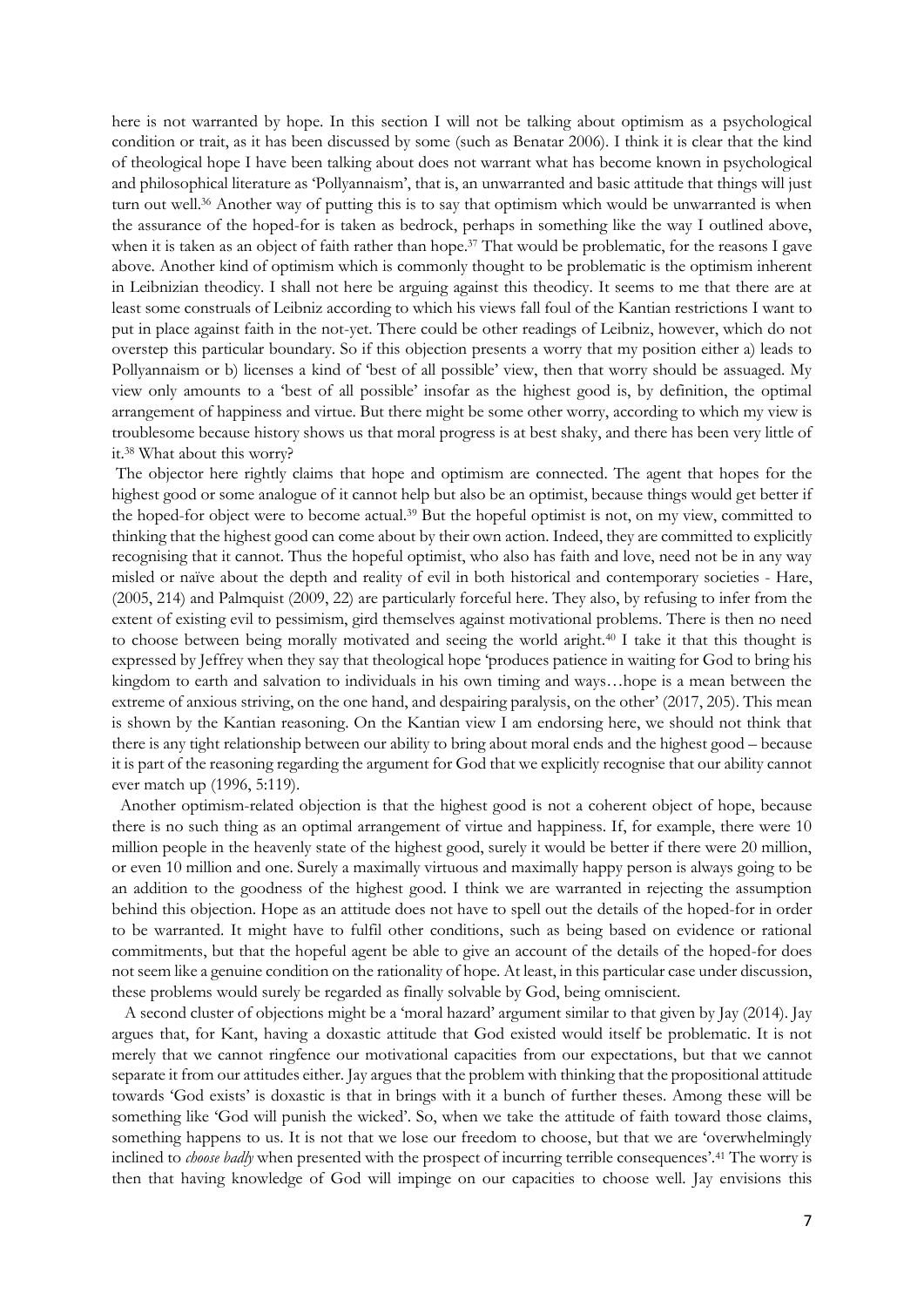happening by, perhaps, not taking the adequate time in rational reflection and moral deliberation, and thereby either choosing an action which is not in accord with duty, or choosing an action in accord with duty for the wrong reasons (e.g. because one is emotionally driven rather than coolly reflective). Even if some of us can be knowledgeable about these heavenly rewards or hellish punishments and still choose for the good, the fact that many would be unable to do so is enough for Kant, on Jay's account, to think that knowledge of these matters is overall a bad thing (Jay, (2014) 227). So, Jay concludes, we should take a nondoxastic attitude to God's existence, that is, we should, if we are attracted to Kantian views, be fictionalists about God.

 This argument assumes that we take the same kind of attitudes to each of the different propositions in the complex of propositions that Jay invokes to get his argument started. But this assumption is unwarranted. We might believe that God will punish the wicked, and that we are not worthy of salvation, but we can justifiably hope that God will save us through grace, or forgive us, as attested by Scripture. More specifically, we can develop a response to this worry from materials derived from Luther. Luther argues that the importance of the Gospel is that it sets us free from the law. What this means is that the law condemns us of sin, but the Gospel reveals grace and forgiveness, such that the problem that might lead us to endorse Jay's argument does not get going. The problem only gets going if we are convinced that having anything stronger than a non-doxastic attitude regarding God will mean that our motivation is determined badly. But on the Kantian view, the worry dissipates once we realise that our duty can be made manifest to us by practical reason (especially in the Fact of Reason). We end up knowing that we just ought to perform or not perform certain actions. With a firm grasp on the highest good, then, and our place in it, perhaps informed by revelation, we might then believe that even if we choose badly, so long as certain conditions are met (e.g. repentance) then this will not doom us to the prospect of hell, and therefore we will not be inclined to choose badly at all.<sup>42</sup>

 I have pursued a reading which means that the Kantian argument requires more than the minimal attitudes.<sup>43</sup> Kant has in mind a committed practical attitude, which is supposed to inform one's life and moral orientation, which would be difficult to square with a fictionalist take on religious belief. Kant requires a theoretical belief in the real possibility of God and the highest good, as full theoretical belief would be both presumptuous and beyond the bounds of knowledge, which translates in the practical sphere to a commitment to an improvement in one's moral character, amongst other things.

## Conclusion

By way of a conclusion, I will summarise what I have done in this paper. I first outlined what I take to be Kant's moral argument for God's existence. In this respect, I emphasised the key step in these arguments of the rational commitment to some kind of highest good. I then discussed hope, and why hope is in some ways the key theological virtue, because it bridges the gap between faith, the cognitive virtue, and love, the volitional virtue. This gives good grounds for thinking that the theological virtues are in a unity. I then argued that a virtue of the Kantian accounts was that it gave us a good account of why this unity holds, because of the fact that they place hope in such a central place. I then responded to some objections that one might have to this kind of approach, namely a) that it is too optimistic in a bad sense b) that it is subject to a kind of moral hazard argument.

 Hope is then a central plank in the make-up of the agent in the Kantian view I have presented. In addition, because of its relationship to faith and love we can see the wisdom in Pieper's statement that for the hoper, 'to accept the vanity of his hopes is an unthinkable idea' (1969, 19). Hoping is not distinct from acting, and acting is enacting faith. We can therefore conclude that the Kantian arguments can give a good account of the unity of the theological virtues, as well as explaining the role of hope, and giving it its proper place as the simultaneously theoretical and practical mediator between faith and love.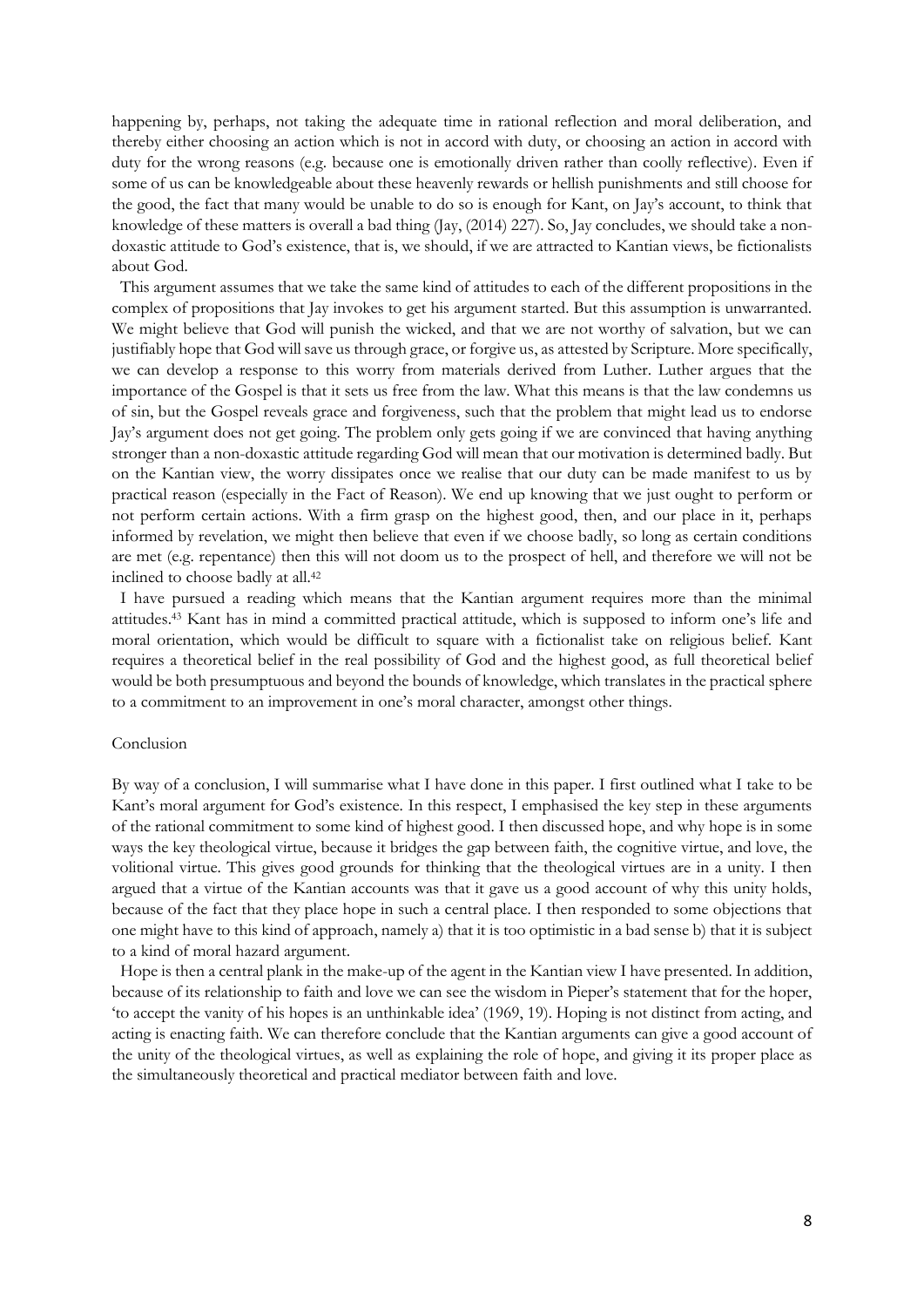## **References:**

AQUINAS, ST THOMAS (1947) *Summa Theologiae* trans. Fathers of the English Dominican Province (London, Benziger Brothers)

BLÖSSER, CLAUDIA & STAHL, TITUS 'Fundamental Hope and Practical Identity' *Philosophical Papers*  **46**:345-371

BENATAR, DAVID (2006) *Better Never to Have Been* (Oxford, Oxford University Press)

BODEN, MARGARET A. (1966) 'Optimism' *Philosophy* **41**:291-303

CHIGNELL, ANDREW (2013a) 'Prolegomena to any future Non-Doxastic Religion' *Religious Studies*  **49**:195-207

 (2013b) 'Rational Hope Moral Order, and the Revolution of the Will' in Eric Watkins (ed.) *Divine Order, Human Order, and the Order of Nature* (Oxford, Oxford University Press) 197-218 (2014) 'Rational Hope, Possibility, and Divine Action' in Gordon E. Michalson (ed.) *Kant's Religion Within the Boundaires of Mere Reason: A Critical Guide* (Cambridge, Cambridge University Press) 98-117

DALFERTH, INGOLF (2013) 'Rational Hope, Possibility, and Divine Action' in Gordon E. Michalson (ed.) *Kant's Religion Within the Boundaires of Mere Reason: A Critical Guide* (Cambridge, Cambridge University Press) 58-79

DAVIS, STEPHEN T. (1993) *Risen Indeed* (Grand Rapids, MI, Wm. B Eerdmans)

DIETZ, ALEX (2016) 'What We Together Ought to Do' *Ethics* **126**:955-982

EAGLETON, TERRY (2015) *Hope Without Optimism* (New Haven CT, Yale University Press)

ELLIOT, DAVID (2017) *Hope and Christian Ethics* (Cambridge, Cambridge University Press)

ENOCH, DAVID (2007) 'Agency Schmagency: Why Normativity Won't Come From What is Constitutive of Action' *The Philosophical Review* **115**:169-198

FERREIRA, M. JAMIE (2014) 'Hope, Virtue, and the Postulate of God: A reappraisal of Kant's pure practical rational belief' *Religious Studies* **50**: 3-26

FUGATE, COURTNEY 'The Highest Good and Kant's Proof(s) of God's Existence' *History of Philosophy Quarterly* **31**:137-158

GARDNER, SEBASTIAN (2006), 'The Primacy of Practical Reason' in Graham Bird (ed.) *A Companion to Kant* (Indianapolis, IN, Blackwell) 259-274

GAVA, GABRIELE (2019) 'Kant and Crusius on Belief and Practical Justification' *Kantian Review* **24**:53- 75

GUYER, PAUL (2005a) 'From Nature to Morality: Kant's New Argument in the "Critique of Teleological Judgement" in Paul Guyer *Kant's System of Nature and Freedom* (Oxford, Oxford University Press) 314-342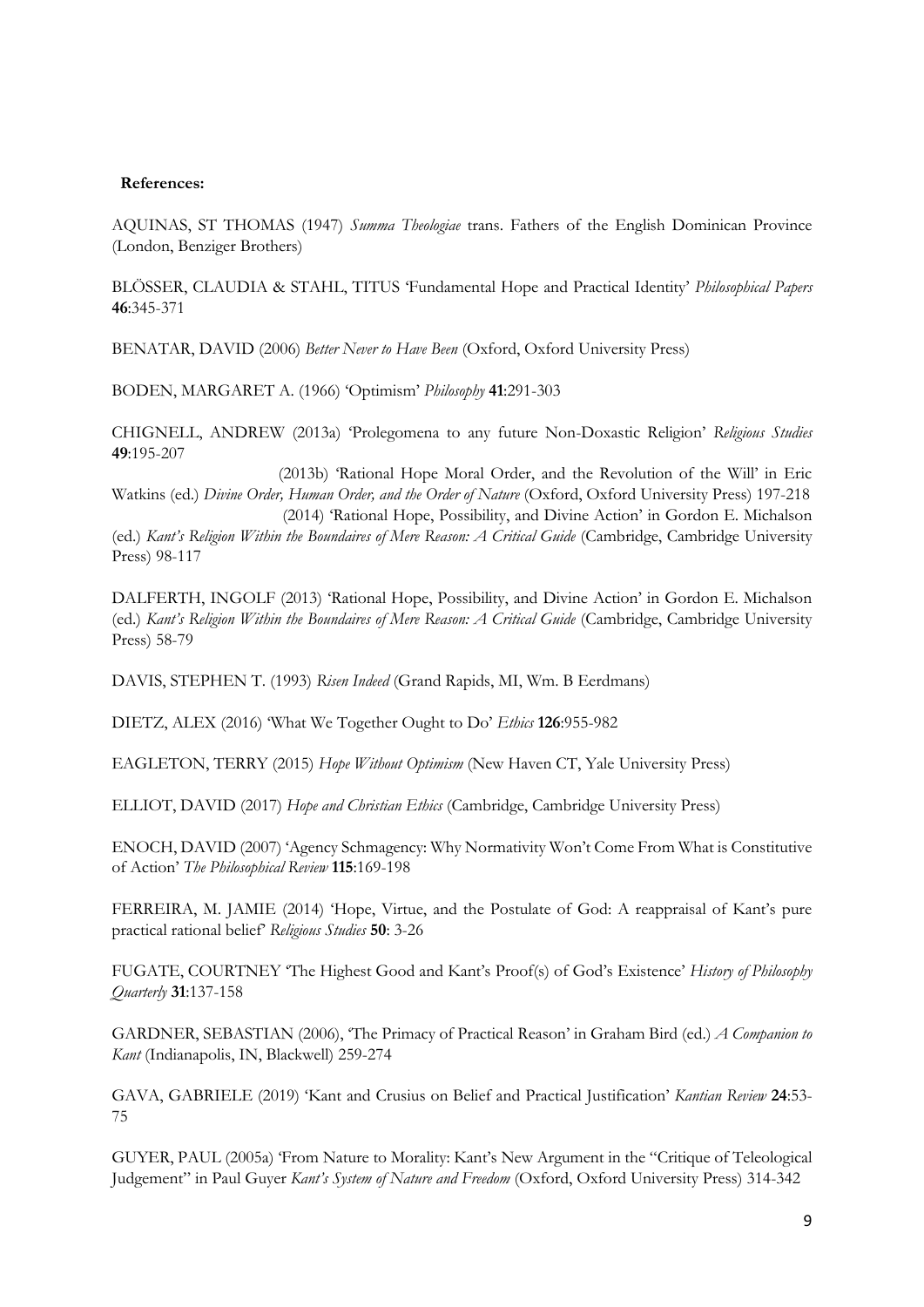(2005b) 'The Unity of Nature and Freedom: Kant's Conception of the System of Philosophy' in Paul Guyer *Kant's System of Nature and Freedom* (Oxford, Oxford University Press) 277-313

HARE, JOHN (1996) *The Moral Gap* (Oxford, Oxford University Press)

 (2005) 'Kant on the Rational Instability of Atheism' in Andrew Dole & Andrew Chignell (eds) *God and the Ethics of Belief: New Essays in Philosophy of Religion* (Cambridge, Cambridge University Press) 202- 218

INSOLE, CHRISTOPHER (2016) *The Intolerable God* (Grand Rapids, MI, Wm. B. Eerdmans)

HAYWARD, MAX KHAN (2018) 'Immoral Realism' *Philosophical Studies* **176**:897-914

JAY, CHRISTOPHER (2014) 'The Kantian Moral Hazard Argument for Religious Fictionalism' *International Journal for Philosophy of Religion* **75**:207-232

JEFFREY, ANNE (2017) Jeffrey 'Does Hope Morally Vindicate Faith?' *International Journal for Philosophy of Religion* **81**:193-211

KANT, IMMANUEL (1992[1781/1787]) *Critique of Pure Reason* trans. Paul Guyer & Allen Wood (Cambridge, Cambridge University Press)

Press)

(1996a) *Practical Philosophy* trans. Mary Gregor (Cambridge, Cambridge University

 (2000[1790]) *Critique of the Power of Judgement* trans. Paul Guyer & Eric Matthews (Cambridge, Cambridge University Press)

 (1996b) *Religion and Rational Theology* trans. George di Giovanni & Allen Wood (Cambridge, Cambridge University Press)

KENNY, ANTHONY (1963) *Action, Emotion, and Will* (London, Routledge & Kegan Paul)

KLEINGELD, PAULINE (2016) 'Kant on "Good", the Good, and the Duty to Promote the Highest Good' in Thomas Höwing (ed.) *The Highest Good in Kant's Philosophy* (Berlin, De Gruyter) 33-49

KORSGAARD, CHRISTINE (1996a) *Creating the Kingdom of Ends* (Cambridge, Cambridge University Press)

(1996b) *The Sources of Normativity* (Cambridge, Cambridge University Press)

LUTHER, MARTIN (1966[1520]) *Treatise on Good Works* trans. W. A. Lambert & James Atkinson in *Luther's Works: Vol. 44: The Christian in Society I* ed. James Atkinson (Philadelphia, Fortress Press)

 (1958[1535]) *Commentary on Galatians* Middleton trans., ed. P. S. Watson (London, James Clarke & Co)

MICHALSON JR, GORDON E. (1999) *Kant and the Problem of God* (Oxford, Blackwell)

PAYTAS, TYLER (2017) 'God's Awful Majesty Before Our Eyes: Kant's Moral Justification for Divine Hiddenness' *Kantian Review* **22**:133-157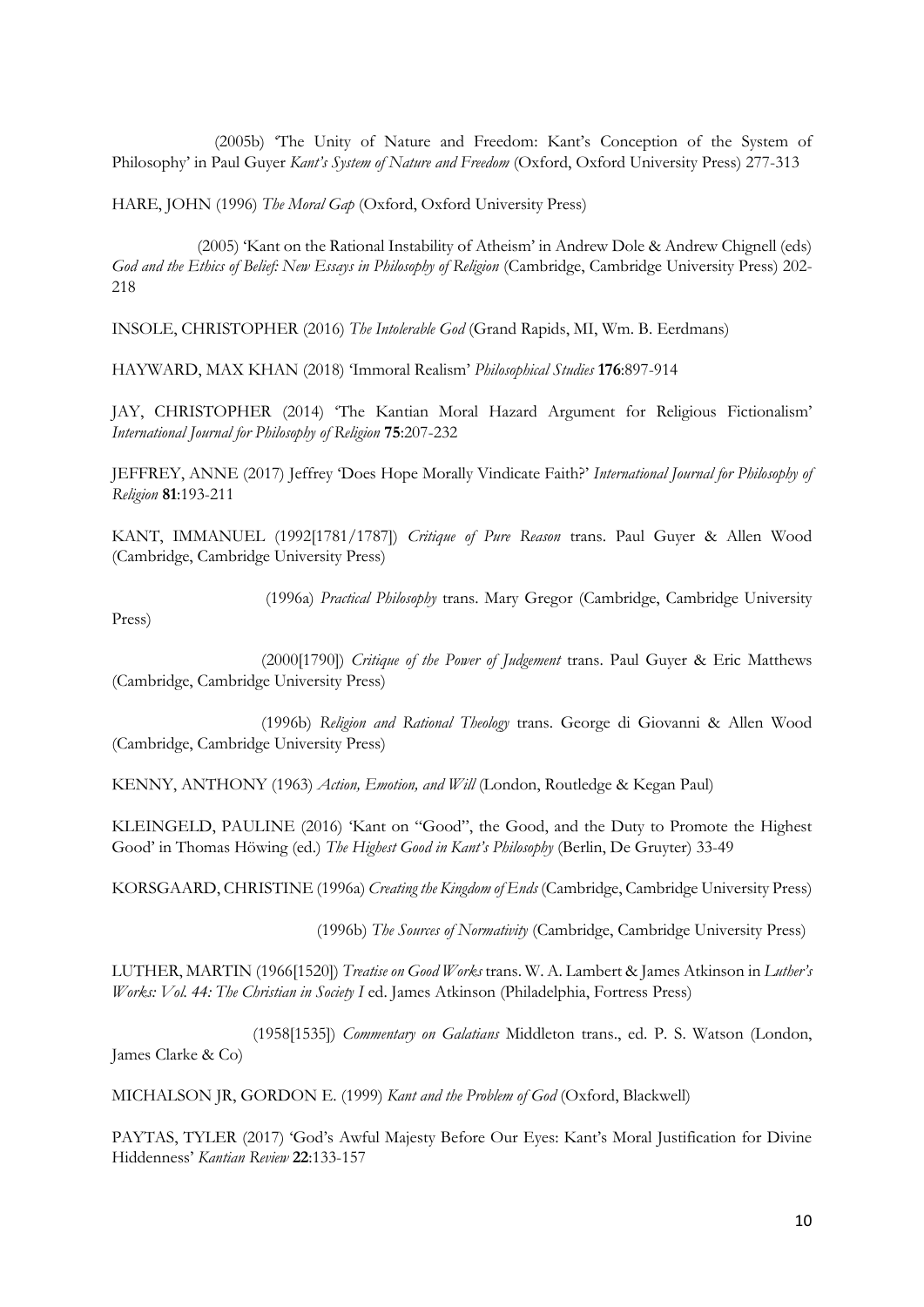PETERS, CURTIS H. (1993) *Kant's Philosophy of Hope* (New York, NY, Peter Lang)

PIEPER, JOSEF (2012[1934]) 'On Hope' in *Faith, Hope, Love* (San Fransisco, CA, Ignatius Press)

(1969[1967]) *Hope and History* trans. Richard & Clara Winston (London, Burns & Oates)

SCHOPENHAUER, ARTHUR (1974) *Parerga and Parolipomena Vol. II* trans. E. J. F. Payne (Oxford, Clarendon)

SCHRADER, MICHAEL & LEVINE, MICHAEL P. 'Hope: The Janus-Faced Virtue (With Feathers)' *European Journal for Philosophy of Religion* **11** DOI: 10.24204/EJPR.V11I3.2935

SILVERSTEIN, MATTHEW (2015) 'The Schmagency Question' *Philosophical Studies* **172**:1127-1142

WHEATLEY, J. M. O. (1958) 'Wishing and Hoping' *Analysis* **18**:121-131

1

WOOD, ALLEN W. (2008) *Kantian Ethics* (Cambridge, Cambridge University Press)

<sup>1</sup> Acknowledgements: I thank Sebastian Gardner, Rob Simpson, and three anonymous referees, for helpful feedback on previous drafts.

<sup>2</sup> Though there has been recent work done in this area, notably Elliot (2017), who argues for the centrality of hope, primarily from the perspective of virtue ethics. When citing Kant's work I do so using standard conventions of A/B numbers for *Critique of Pure Reason* and Akademie pagination for other works.

<sup>&</sup>lt;sup>3</sup> The centrality of hope to Kant has been previously noted, for example by Peters (1993). It is clearly Kant's view that faith and hope go together, as is made clear in the Canon (A800/B828ff), but here I intend to spell out how this line can be defended and extended.

<sup>4</sup> Jeffrey (2017, 202) notes that both Aristotelian and Neoplatonic strands of the Christian tradition hold a reciprocity thesis about the theological virtues – that to have one of them, the agent must have them all. <sup>5</sup> For example, Guyer (2005a, 2005b), Hare (2005) Palmquist (2009), Chignell (2013b, 2014), Ferreira (2014), Fugate (2014), Kleingeld (2016), Gava (2019).

<sup>6</sup> Whilst I think that Pieper's discussion of hope can be meaningfully discussed separately from his Thomist, and more generally, Catholic commitments, there is of course a question of how the very different approaches to God and virtues in Kant and Aquinas could be brought into fruitful discussion. One major difference will of course be in the different accounts of the virtues, and to what extent the virtues are dependent on human or divine action. Having noted that, I bracket that discussion for another time.

<sup>7</sup> I use the bracketed "s" as whilst the spirit of the argument remains fairly constant, the letter of the argument changes with different presentations. The first presentation is in the Transcendental Doctrine of Method of the first *Critique* (specifically the "Canon of Pure Reason"). Then comes the version in the second *Critique*, which is usually taken as the canonical statement, and then there is the third *Critique*, which has a slightly different version, revised to take into account the results of that work. For ease of reference, I call this cluster "the moral argument" or "the Kantian argument".

<sup>8</sup> We do well here to recall Kant's famous claim that he found it necessary to deny knowledge in order to make room for faith (Bxxx).

<sup>9</sup> One might worry, as Hayward (2018) does, that conditionalizing our moral beliefs on the existence of God or some other controversial entity is itself immoral, or at least encourages immoral ways of thinking. I will not attempt to answer this challenge here, but note that at least on a Kantian view, because the movement is supposed to be internal to reason or reason's demands, it does not seem to me to be as damaging as it might otherwise be. <sup>10</sup> I use this term with caution, as I do not here need to take a stance on the question in Kant scholarship over

whether Kant is a constructivist or a realist with respect to morality. For the constructivist view, Korsgaard's (1996a) and (1996b) are staple texts. For the realist reading, see for example Wood (2008).

<sup>11</sup> Kant (1996a 5:109 and 5:119), for example. I will use this phrasing throughout, partly for textual fidelity, but partly because Kant seems to think that the Kingdom of God could possibly come about through sheer human effort. He says that we could say 'with reasons [*Grunde*] that the Kingdom of God [das Reich Gottes] has come to us' if the religion of reason were to become enshrined within a state (*Religion within the Boundaries of Mere Reason* 6:122). Though it must be said this is not conclusive. It could be that the religion of reason just could not be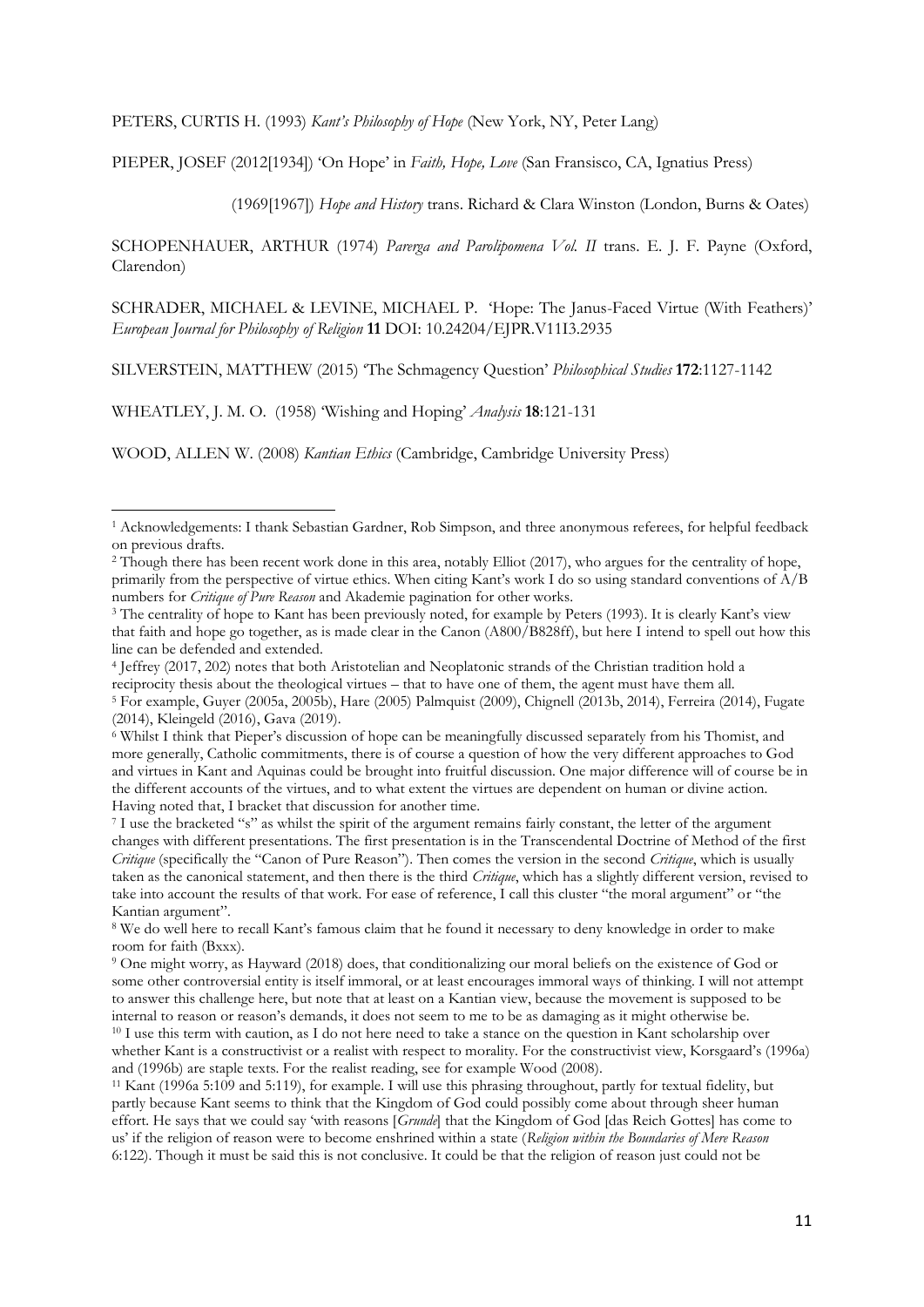instituted by the state and the moral community formed by human effort alone. For example, in other places Kant seems to signal the necessity of God, for example in *The End of All Things* (8:332).

<sup>12</sup> Kant (1996a) 5:110. Exactly how this proportioning is to take place, and whether there is a distinctly *moral*  happiness, or whether the happiness is derived from the satisfaction of our worldly desires, is not a question I take a stance on here. See Kleingeld (2016:38ff) for discussion of this.

<sup>13</sup> For an excellent outline of the primacy of practical reason so far as Kant is concerned, see Gardner (2005). <sup>14</sup> This is because for any activity that we are engaged in, if that activity has a constitutive end, then we cannot meaningfully engage in that activity without sharing that end (at least as long as we are involved in the activity). Morality has a constitutive end – the highest good – and so whilst we are engaged in the moral project, we commit ourselves thereby to aiming at its end. Most other human activities are not like this – because they have multiple

ends. But it would still be very strange, at the very least, for someone to say that they are engaging in the sporting activity but not for the sake of health, fitness, friendship, happiness, or anything else. The point I am making here is similar to the point that Silverstein (2015) makes against Enoch's (2006) famous 'schmagency' objection to constitutivism about agency.

<sup>15</sup> Therefore my point is very similar to the one that John Hare (2005) makes with his argument that the atheist is subject to 'rational instability'. It also tracks what Kant means when he argues that a virtuous atheist like Spinoza will not be able to maintain their set of attitudes over time, and will either end up in the position of the immoralist who rejects morality, or the rational theist who accepts faith in God (2000 5:451-3)

<sup>16</sup> Thus Wheatley: ''To hope, regarding the future, is in part to expect but not to be sure. And if a person is *hopeless* what he lacks is not desire but an expectation that his desire will be met' (1958, 127). See also Boden (1966, 294). <sup>17</sup> This means my account is close to that provided by Chignell (2013b, 2014), as for Chignell faith and hope are different kinds of attitude but they do naturally come as a package – the faith that is present is less demanding than full-blown doxastic assent to dogmatic religious propositions (see esp. 2013b 198, 209). There is also similarity between my account and that of Blöser and Stahl (2017), who convincingly argue that there is a kind of hope which is bound up with our practical identities. Indeed, one might be able to make the argument that I am making here in terms of commitments transposed into terms of fundamental practical identities. Blöser and Stahl are surely correct to say that the positive effects of the agent's hope can only justify the relevant activities if hope is already rational. In my account, this means that the faith in God is only rational once we have seen that the hope for the highest good is already itself rational (made so by our non-negotiable commitment to morality). This again shows how the theological virtues interlink.

<sup>18</sup> Pieper argues that the formal nature of hope is 'attainability, futurity, and arduousness'. By 'formal nature' I take Pieper to be claiming that the attitude of hope is only ever apt whenever these characteristics are present in the hoped-for object. If this is right, it is similar to what Kenny would later designate as the 'formal object' of hope (Kenny, (1963), 189), so just as 'the dangerous' is the formal object of fear, 'the attainable, future, yet arduous' would be the formal object of hope. However, Pieper's conception of the formal object of hope is controversial, and so I won't push this here, and leave it for another time, as my account here only requires that the object of hope be really possible and have the 'licensing' feature that I will now go on to discuss.

<sup>19</sup> Jeffrey (2017, 208-9). See also in this connection Guyer (2005b, 246).

**.** 

<sup>20</sup> This again is part of the 'primacy of practical reason' central to the Kantian tradition.

<sup>21</sup> Ferreira (2014, 15) argues that if we believed in God we would have to view the highest good as inevitable. But this seems to me to underrate 1) the persistence of radical evil, and 2) the inscrutability of God's purposes and action as a non-negotiable agent involved in the realisation of the highest good.

<sup>22</sup> Whilst people have argued that there is empirical evidence for say, miracles (most notably Jesus' resurrection) – e.g. Davis (1993), I take this to be in principle separable from the question of whether there is empirical evidence for God. There is also a footnote in Kant's *Religion* (6:153-4) in which Kant says that '*assertoric* faith' is required in the highest good. But this cannot mean that we have faith that the highest good *exists now*. Rather, we have faith that it will be, which is hope – as there is no claim to necessity that it "must" be, only that we are required by practical reason to have faith that it will be. To my mind, this locution is equivalent to hope.

<sup>23</sup> This is also a virtue of Ferreira's (2014) account, according to which the theoretical belief in the real possibility of the God is equivalent to the practical 'belief' (which is really a hope) that God exists. Ferreira says 'the only *required*  rational belief is either the theoretical belief in the "real possibility" of God or, *equivalently*, the "practical belief" in the "existence" of God.' (2014, 20) I would distinguish myself from Ferreira by saying that Ferreira, like Dalferth (2013) seems to think that we should hope that God exists, but I would argue that we should have faith that God exists which is closely bound to a hope that God brings about the highest good. My view is a close cousin of Ferreira's and Dalferth's, because given the unity of the theological virtues hoping that God exists and hoping that God does that which only God can do and somehow must do are surely closely related.

 $24$  For Pieper, the problem of presumption is tightly bound together with the fact that it represents a rejection of the finite nature of humanity, which he calls the *status viatoris* – always being 'on the way' and never finished.

Presumption claims either that we currently are finished or that finishing is inevitable. Again, whilst Pieper thinks that all objects of hope are 'arduous' (because that characterises the formal object of hope), I do not need to accept this claim here – though surely the highest good is arduous, even if not all objects of hope are.

<sup>25</sup> Hare (1996), chs.4 and 6 deal with puffing up our capacities and reducing the demands, respectively.